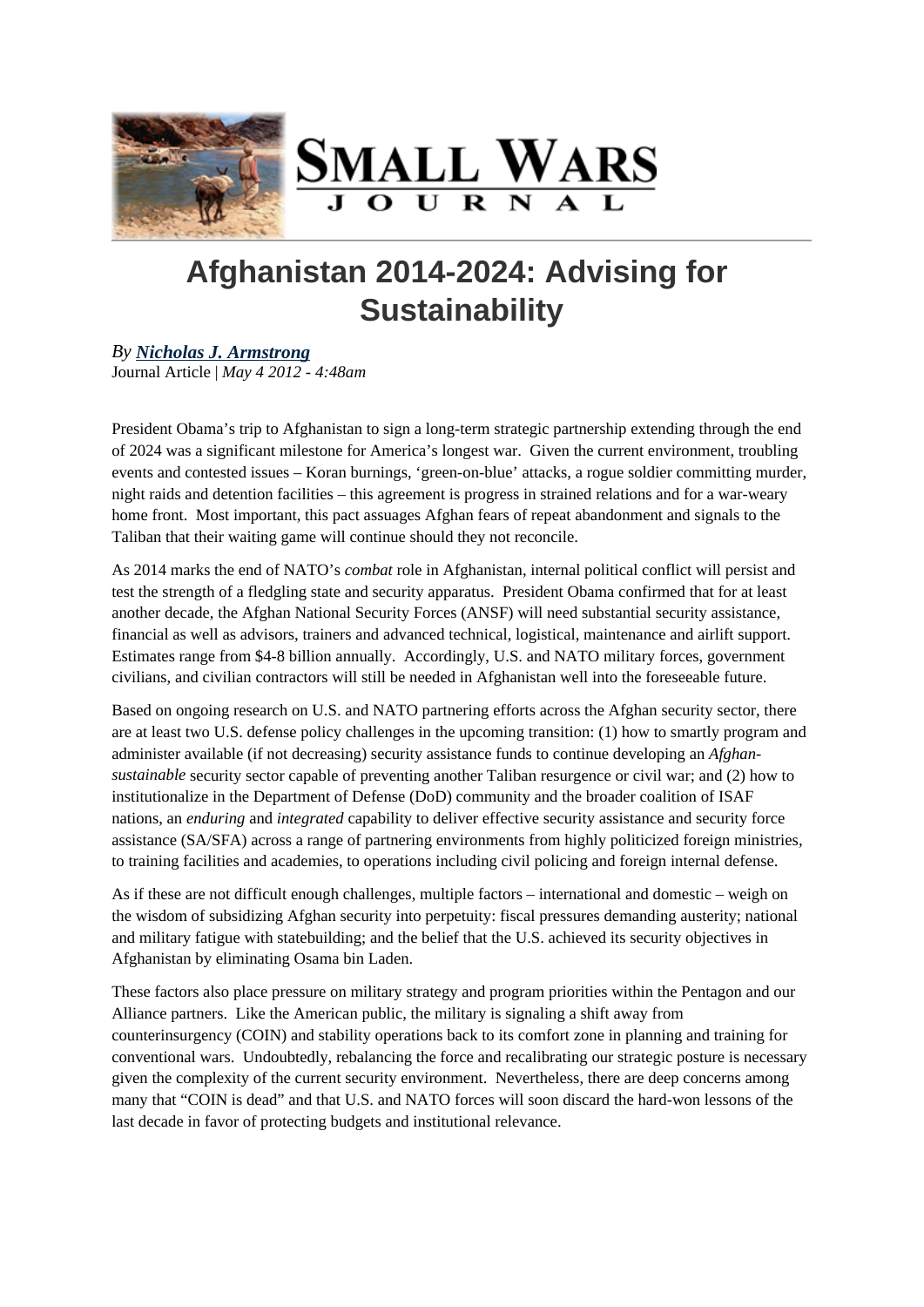Given this climate, how can the international community ensure future security assistance programming in Afghanistan is implemented wisely and properly institutionalize these efforts for the future? The following recommendations are based on ongoing research, which include several dozen in-depth conversations with a cross-section of senior U.S. military and civilian DoD officials, field- and companygrade officers, special operations forces, and civilian contractors that have served in an advisory capacity to the ANSF.

## 1. *Re-prioritize Afghan Ministerial Development over Force Generation*.

The ANSF have demonstrated some gains in tactical effectiveness in recent months, but they have not yet fully developed broader organizational and institutional systems needed to sustain their forces from within. Lieutenant General William Caldwell, former NATO Training Mission - Afghanistan (NTM-A) commander, has noted that even the best trained and professional force will wither without the institutional systems to recruit, pay, supply and equip, train and employ, and sustain them. Until now, the priority has been to quickly 'train and equip' to generate and push Afghan forces into the lead as counterinsurgents.

Building ministerial capacity simply takes longer. By the end of 2014 NTM-A will evolve, though its mission will not likely change much as training and advising efforts across the Afghan security sector will be necessary for years to come. As this transition occurs, it is imperative to retain, if not grow, where appropriate, the number of advisors who can provide subject matter expertise and assistance in developing ministerial competencies to govern the security sector on such matters as budgeting, human resources, acquisitions and facilities.

Setting aside the larger challenge of growing the Afghan economy and right-sizing the overall force to an affordable size, the ANSF will never truly be sustainable until their ministries of defense and interior can perform these critical enterprise-level functions independently. But this does *not* mean we ought to continue pushing expensive and unsustainable systems that the ANSF will simply disregard once U.S. advisors leave or the slush fund dries up. It is paramount that we foster systems that are either emulated and adapted to local realities by Afghans themselves, or those that are Afghandeveloped, realistic, and ultimately work with minimal foreign assistance.

#### 1. *Improve Systems that Get theRightPeople on the Team.*

Jim Collins's imperative from *Good to Great* aptly applies to security force assistance. There is a common misperception across the international donor community that any soldier, police officer, or other expert, can be an effective advisor with a certain level of cultural and language training. This is simply false. In fact, in many cases the *wrong* person for the job can do more harm than no person at all. Though no surprise to many who have been there, effective advising requires not only a mix of cultural training, education and life experience, but more importantly, interpersonal skills of patience and influencing through persuasion and interest-based negotiation over methods of coercion or using material incentives. Effective advising is as much, if not more, about personality, as it is about experience and training, thus leaving advisor selection a critical piece for SFA.

Still, even the most highly trained, culturally and emotionally intelligent advisor is of little use if they are assigned to a senior official without having relevant functional expertise that aligns with the needs of their counterpart. Though the Afghan ministries are dominated by current and former general officers, depending on the Afghan position (civilian administrator, military officer, or police), a military officer may not be the best choice as an advisor to an Afghan police commander, who, for instance, requires assistance on matters of civil policing, search and seizure, criminal procedure, and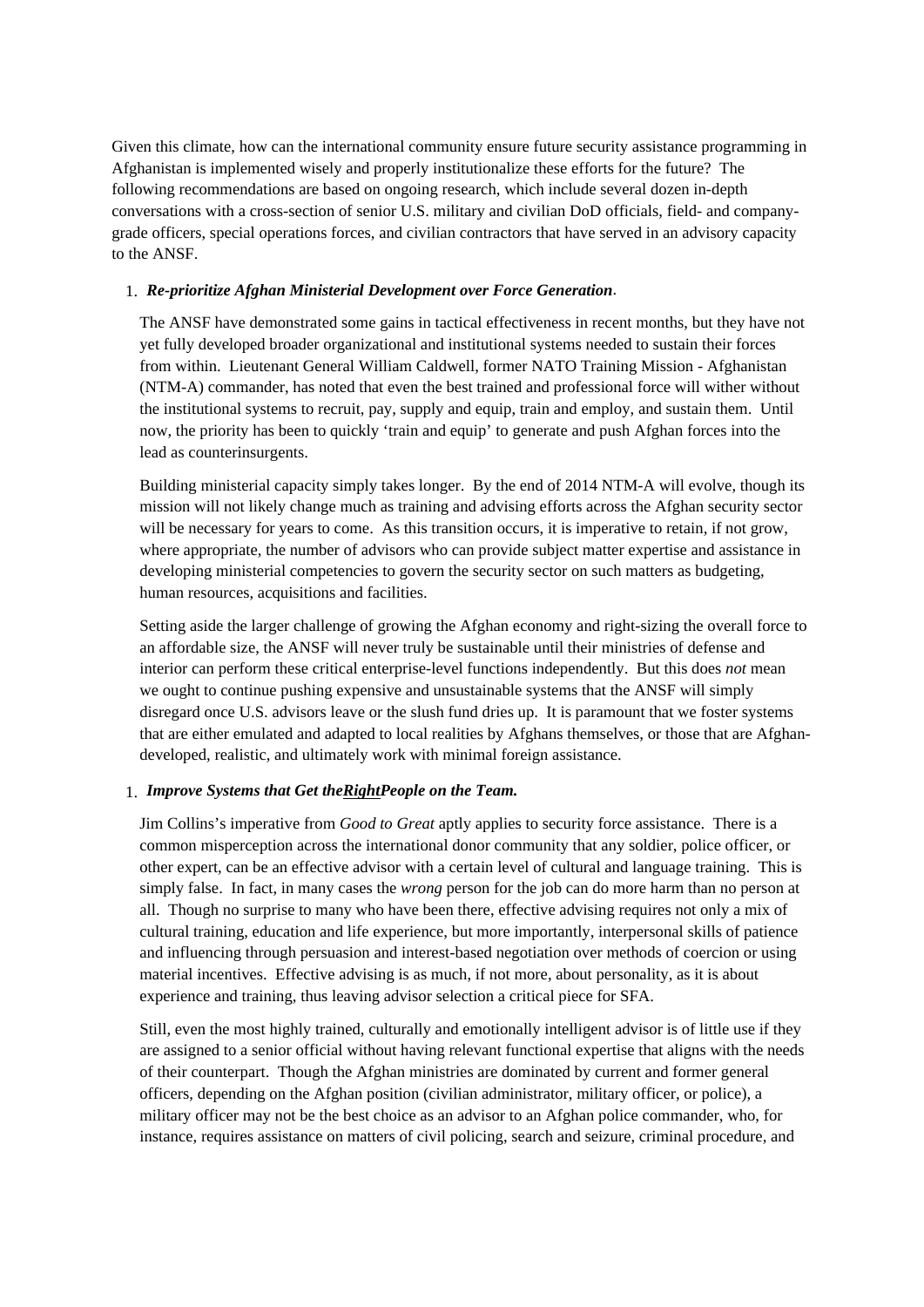investigations. Instead, this work is better suited for a law enforcement professional.

This challenge amounts to a supply and demand problem for a high-specialized, complex service, drawn from all of the participating ISAF nations. There is great demand for well-trained and experienced subject matter experts who also have the right skills and personality attributes to serve as advisors. Unfortunately, the supply of advisors is low, and to further complicate matters, it is scattered across key international contributors' military and civilian workforces as well as the private sector, making it a significant challenge to select, train and assign the best or most appropriate advisor for key advisory assignments.

NATO and the U.S. should strengthen and better integrate systems to select, train, and assign advisors to key billets across the uniformed services and civilian workforce. Additionally, the should strengthen their contract management capacity to work more closely with private contractors and build-in greater flexibility to rapidly adjust contract terms to meet the dynamic needs for training and advising foreign security forces. Reliance on the private sector to assume a larger role in training and mentoring will only increase as fiscal pressures mount in the coming years. Accordingly, a closer partnership with the private sector and a mutual commitment to increasing the overall quality and professionalism of the Afghan police, which has been seconded to a 'train and equip' approach until now, are also critical.

### 1. *Institutionalize Security Assistance as a Tool of Smart Power and Conflict Prevention.*

The U.S. must better prepare for the present era in which security assistance – training, mentoring and professionalizing foreign militaries and police – will be central to our national security strategy. Treating our experiences in Afghanistan as if they will never be repeated again is foolhardy and belies the reality of today's complex security environment. Over the past decade we have developed pivotal capabilities for conflict and postconflict environments that are equally applicable to *conflict prevention*

The new Ministry of Defense Advisors (MoDA) program and the Afghanistan-Pakistan (AFPAK) Hands program are two critical U.S. initiatives aimed at developing greater capacity for partnering within the civilian defense workforce and general purpose forces – though their focus has been primarily on Afghanistan. The Joint Center for International Security Force Assistance (JCISFA) and the U.S. Army Peacekeeping and Stability Operations Institute (PKSOI) are key resources for collecting lessons learned and conducting critical analysis our partnering efforts.

Given U.S. taxpayers' sunk investment in developing these capabilities, it would be a waste to let these programs die or wither on the vine, particularly when they hold the key to conserving resources if combined with conflict prevention. We must continue to support the MoDA and AFPAK Hands programs and our professional military education centers of excellence. But we must also go a step further to better integrate and globalize these efforts under a broader and united effort, similar to NATO's 'Partnership for Peace' program. Embracing and institutionalizing security assistance as a critical national security goal and a foreign policy tool in which the military plays a vital role will enhance our collective ability to persuade, attract and shape our future in a multi-polar world at a time when the options for using coercive powers are increasingly limited.

## **About the Author**

.